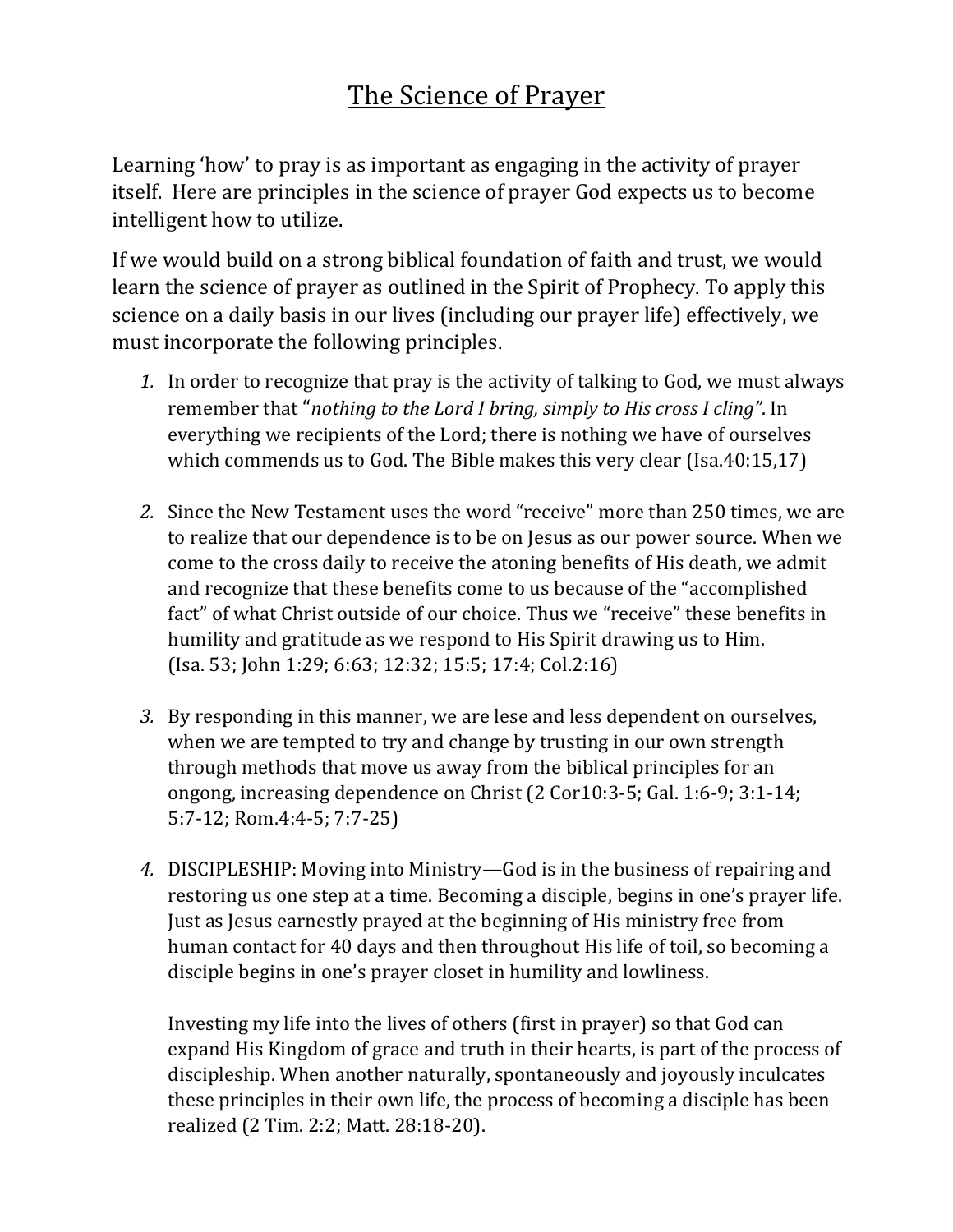As we continue in our journey on what God would have us learn re. the science of prayer, we realize early on that one of the essential principles is perseverance. The following biblical account illustrates this principle: In Luke 11:9,10, we find the Master expressing in a brief parable this principle of perseverance.

This is so important that the SOP in Ch 380.1 tells us that "this lesson means more than we can imagine." Wow! She uses the phrase, "*importunate prayer*" to describe the importance of preserving in prayer. Further she goes on to say that using this type of prayer (importunate prayer) "the greatest victories are gained in the audience chamber of God."

Below are a few statements on this subject of *Perseverance* in the science of prayer. Below I've listed several statements for you to look up and prayerfully incorporate into your prayer life.

## **The Divine Science in Prayer Necessitates Perseverance**

Christ's lessons in regard to prayer should be carefully considered. There is a divine science in prayer, and His illustration brings to view principles that all need to understand. He shows what is the *true spirit* of prayer, He teaches the necessity of perseverance in presenting our requests to God, and assures us of His willingness to hear and answer prayer. {COL 142.2} (emphasis supplied)

## **The Science of Prayer means to Exercise Faith**

Calebs have been greatly needed in different periods of the history of our work. Today we need workers of thorough fidelity, workers who follow the Lord fully, workers who are not disposed to be silent when they ought to speak, who are as true as steel to principle, who do not seek to make a pretentious show, but who walk humbly with God—patient, kind, obliging, courteous workers, who understand that the science of prayer is to exercise faith and show works that will tell to the glory of God and the good of His people. . . . {CTr 122.2}

## *Importunate Prayer* (Persistent and urgent)

- ➢ COL172.2 –We give evidence by I.P. of our strong confidence in God
- $\triangleright$  CM 81.3 –Power of importunate prayer shown
- $\triangleright$  GC 621.2 We are now to learn lesson of unvielding faith\*
- ➢ MM 255.1 –In the Christian warfare we shall not fail nor be discouraged
- $\triangleright$  Pr 78.2 –The strength of Christ was in prayer (we are to imitate His example)

As you apply these principles to your life do not forget to include 'Faith Statements'. What is a faith statement? It is when we express faith in the established fact of what Jesus did for us at the cross. An couple examples of faith statements—

- "Thank you, Father, that You are considering me today to be reconciled unto You through the death of Jesus." (Rom. 5:10)
- "Thank you, Father, that I don't have to spend today in ignorance of Your love, because You have demonstrated Your love toward me in sacrificing Your Son to die in my stead, and I want to rejoice in that love today. Thank you. (John 3:16)

Be sure to vocalize these faith statements to God throughout the day, but especially in your morning prayer time. It is God's proscribed way of keeping us grateful, humble and joyful in our Christian experience. Praise His name.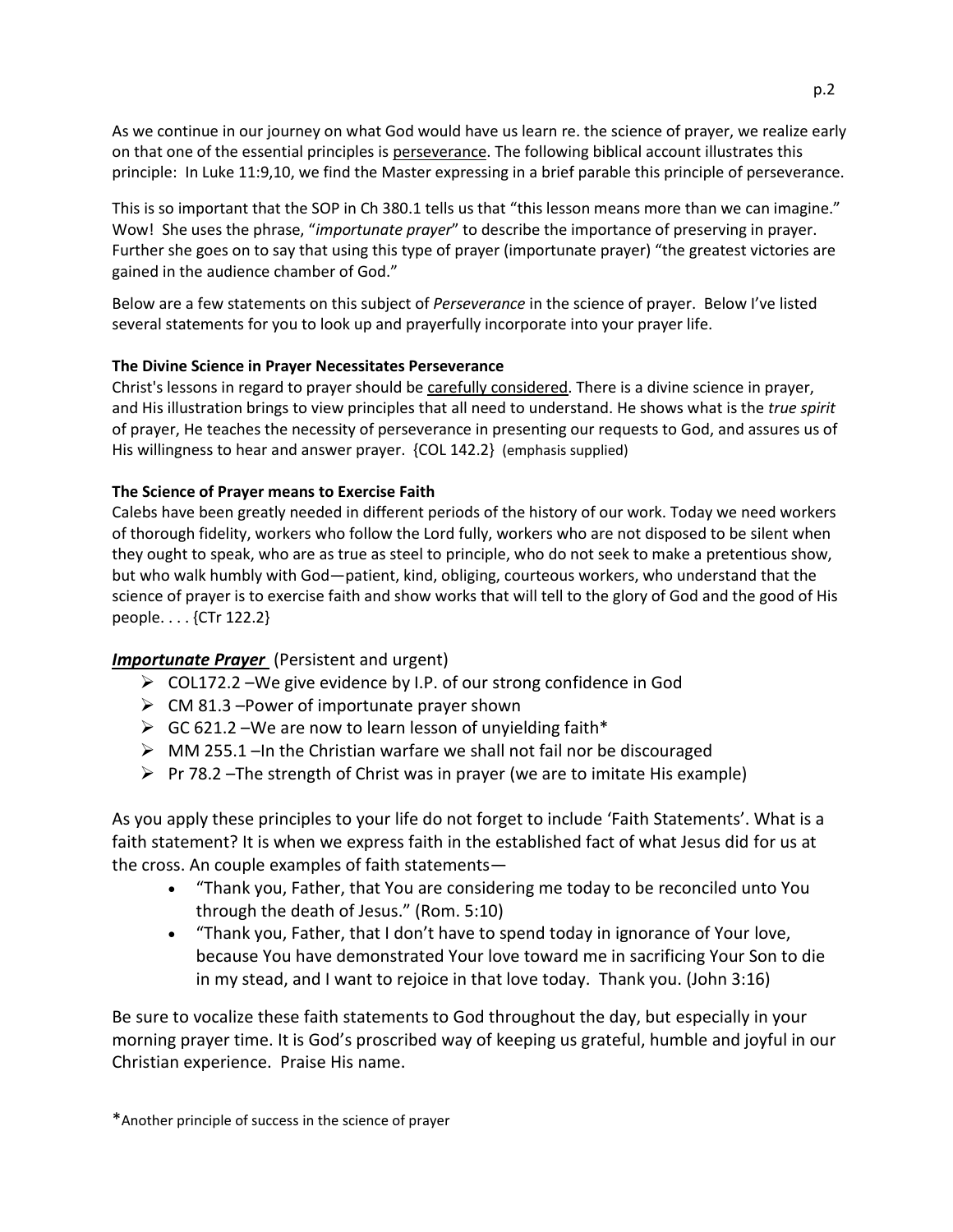Science of Prayer P.3 - Faith and Prayer

# **These Two Things Need to be Studied Together**

*Prayer and faith* are closely allied, and they need to be studied together. In the prayer of faith there is a divine science; it is a science that everyone who would make his lifework a success must understand. Christ says, "What things soever ye desire, when ye pray, believe that ye receive them, and ye shall have them." Mark 11:24. He makes it plain that our asking must be according to God's will; we must ask for the things that He has promised, and whatever we receive must be used in doing His will. The conditions met, the promise is unequivocal. {Ed 257.7}

 For the pardon of sin, for the Holy Spirit, for a Christlike temper, for wisdom and strength to do His work, for any gift He has promised, we may ask; then we are *to believe* that *we receive*, and return thanks to God that we have received. {Ed 258.1}

 We need look for no outward evidence of the blessing. The gift is *in the promise*, and we may go about our work assured that what God has promised He is able to perform, and that the gift, which we already possess, will be realized when we need it most. {Ed 258.2}

Keeping in mind what we've learned so far in the science of prayer, re. perseverance and receiving all of the benefits Christ has secured for us at the cross, we now must go on exercising faith and prayer. Since the gift is in the promise, as she says, we may go about our work assured God has heard and will perform it when we need it most.

## **Praise**

Another tremendous benefit we can use is *praise*, not only in word, but in song, which chases the demons away. As we have been learning in 5T 317, "when the lovingkindness of God calls forth more thanksgiving and praise, we shall have far more power in prayer."

There are a number of Scriptures we can site which Bible writers used this weapon in their struggles. David who played his harp before King Saul, subdued the evil spirit for a time; King Jehoshaphat put the choir out front when they went to battle (the Lord's battle against the enemy) and God fought for them and completely discomfited (destroyed) the enemy; many of the Psalms were song by David throughout his life and we have found these a blessing to read and even put to our own song.

And Remember those "Faith Statements". Here is one you can adopt as your own: "Thank you, Father, that I don't have to spend today in ignorance of Your love, because You have demonstrated Your love toward me I in sacrificing Your Son to die in my stead, and I want to rejoice in that love today. Thank you."

We must always request the baptism of the Holy Spirit to bring the mind of Christ into us each and every day. Then we are to cooperate with Divine agencies in harmony with our prayers.

"Christ was treated as we deserve, that we might be treated as he deserves. He was condemned for our sins, in which He had no share, that we might be justified by His righteousness, in which we had no share. He suffered the death which was ours, that we might receive the life which was His. By His stipes we are healed." -DA 25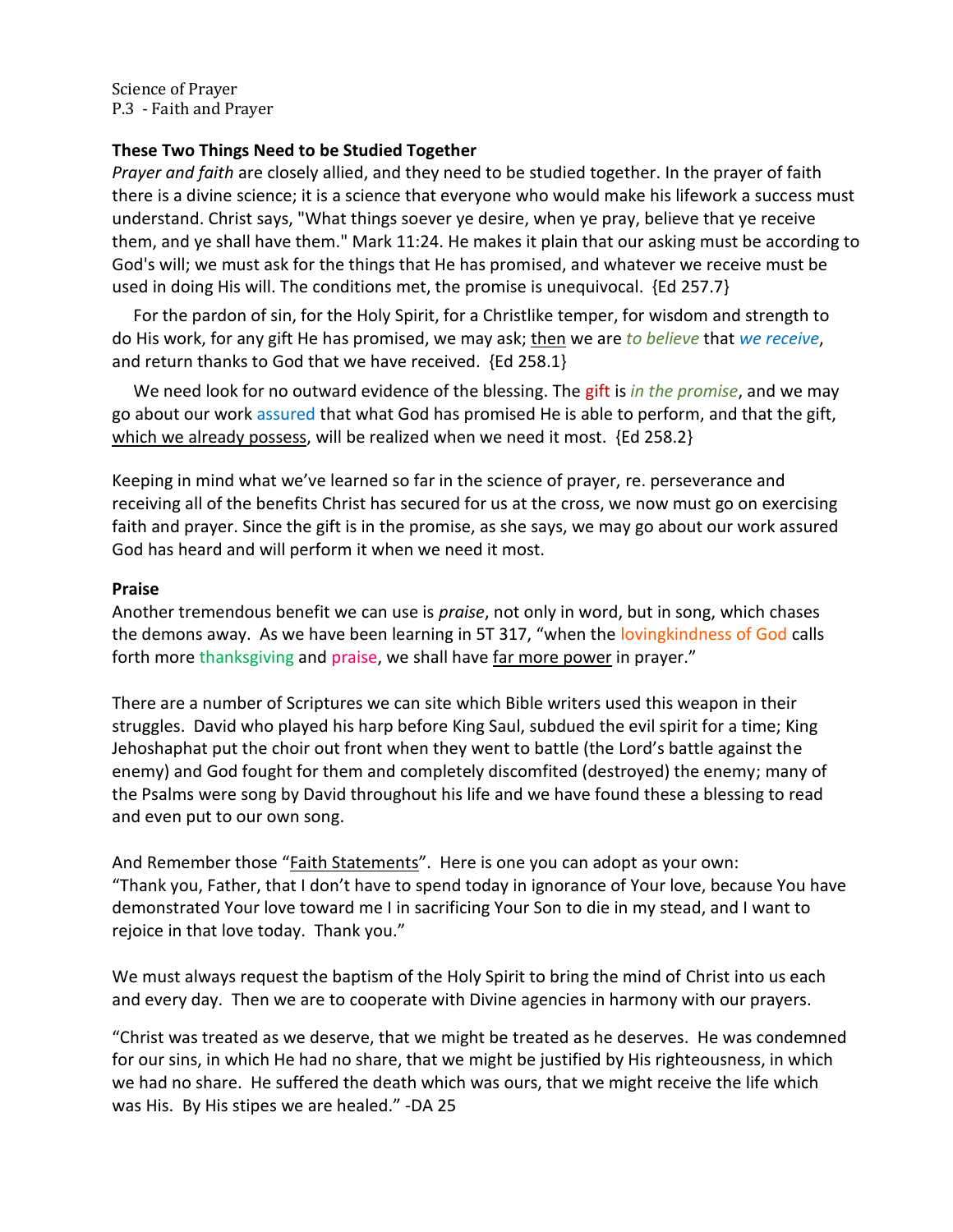The Science of Prayer, Part 4 --How to Exercise Faith

As we continue with our study on the Science of Prayer, we recall that last week we introduced the subject of faith and how to exercise it. We will develop this theme in this lesson as we seek our Father's will in becoming effective disciples of prayer.

## **Cultivating Faith**

Without faith it is impossible to please God. The reason for this is that "whatsoever is not of faith is sin" (Rom.14:23); and of course sin can not please God. This is why it is that, as stated in RH Oct.18, 1898, "The knowledge of what the Scripture means when urging upon us the necessity of cultivating faith, is more essential than any other knowledge that can be acquired." *(Lessons on Faith, p.7 by A.T. Jones)*

So how do we exercise or cultivate this faith? This is well illustrated in the story of the centurion recorded in Matt. 8:6-10 who came to Jesus and said to him: "Lord, my servant lieth at home sick of the palsy, grievously tormented. And Jesus saith unto him, I will come and heal him. The centurion answered and said, Lord, I am not worthy that thou shouldest come under my roof: but *speak the word only, and my servant shall be healed…* When Jesus heard it, he marveled, and said to them that followed, Verily I say unto you, I have not found so great *faith*, no, not in Israel." (*ibid p.8*)

To know what that is, is to know what faith is. Since Christ is "the Author…of faith," and he says that that which the centurion manifested was "faith;" yes, even "great faith." When Jesus agreed to come and heal the servant, the centurion checked him, saying, "*Speak the word only*," and it shall *be done*. What did the Centurion expect would do the work of healing, but "*The word ONLY.*" Upon what did he depend for the healing of his servant?—Upon "*the word ONLY.* And the Lord Jesus says that *that is faith.* (*ibid)*

Thus, we cultivate faith when we believe in the word of Christ only. This has been the great challenge for God's people all through Bible times. The Israelites in the Old Testament could not enter the promised land because of *Unbelief* (Heb 3:18,19). The remnant people of God, the greater majority of which have been succumbed to the same 'unbelief' in the message God gave His people 130 years ago.

Some practical council to apply in assisting us in cultivating faith:

- $\triangleright$  To avoid a vacillating experience and the blast of unbelief, flee to the word of God and earnest prayer. {RH, January 10, 1888 par. 13}
- $\triangleright$  Turn away from discouraging features and place your hand in the hand of Christ to overcome spiritual weakness. {ST, October 22, 1896 par. 4}
- $\triangleright$  Beside this, giving all diligence, add to your faith virtue; and to virtue knowledge... if these things be in you" then you will be fruitful. (2 Peter 1:5-11)
- $\triangleright$  God is the author of our faith, and when we each act our individual part, he perfects the work, glorifying his name in the finishing of it… and those who are called to be laborers together with him, he will instruct to work according to his plans. {RH, May 29, 1900 par. 3}

**We must take time to pray**. "We should rather dispense with selfish gratifications than neglect communion with God." {GC 622.1}

We suffer much trouble and grief because of our unbelief, and our ignorance of How the exercise faith. We must break through the clouds of unbelief. We cannot have a healthy Christian experience, we cannot obey the gospel unto Salvation, until the science of faith is better understood, and until more faith is exercised.

2 Chronicles 14:9-15 tells of Asa the King of Judah and how he did right in the sight of the Lord (vs.2). This story is actually a battle of faith and what God did for Judah and the king in their deliverance.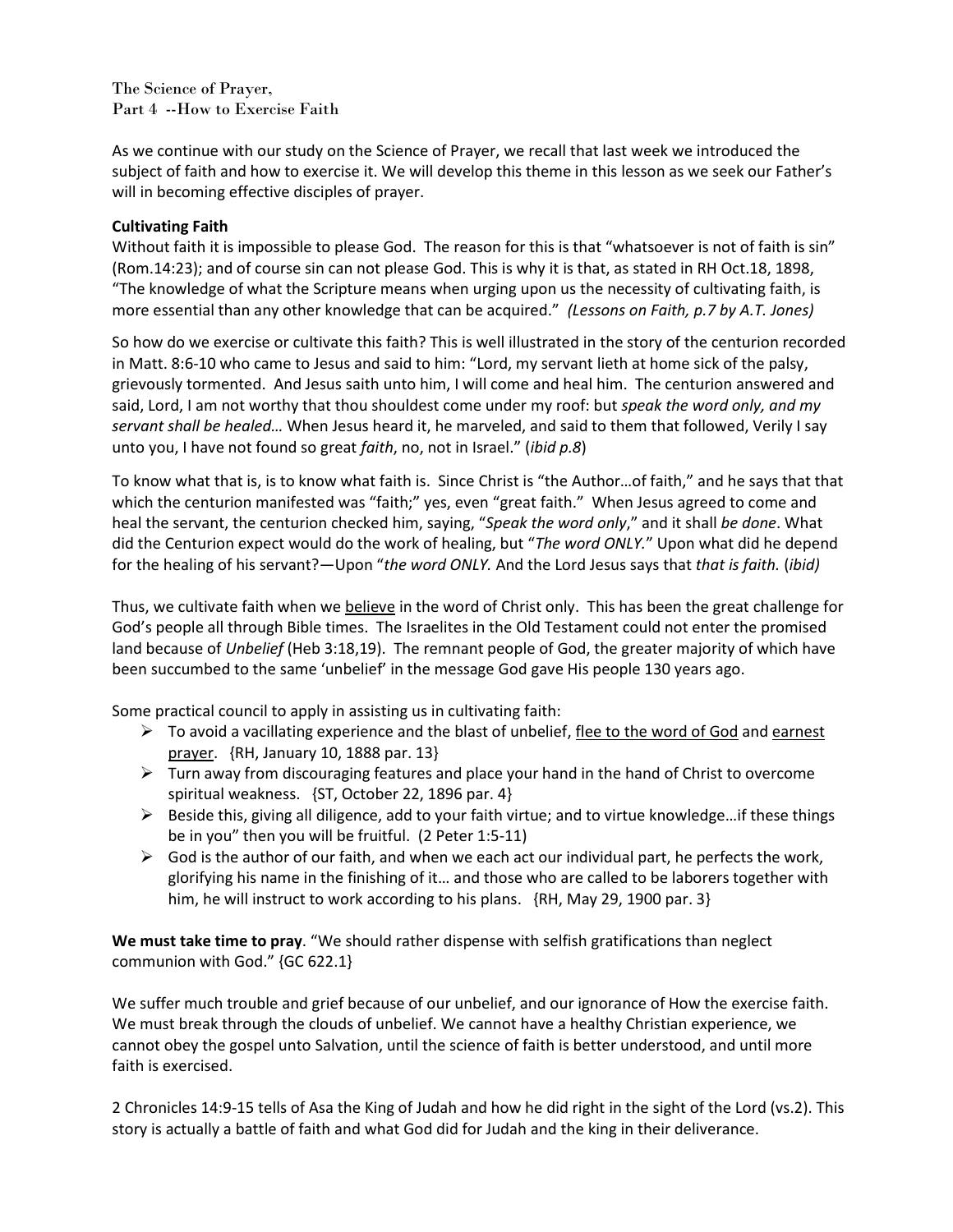The Science of Prayer, Part 5 --Faith Defined and Applied

As we've spent more than a year studying the Sanctuary as given to Moses in Exodus. The Lord would ever have us apply what we learn in our spiritual journey. Continuing with our theme of learning how to "cultivate faith" we find that this is taught widespread in the New Testament and for good reason. The frequency of all forms of the word, "sanctification" in the Bible is referenced more than two and a half times than Justification. In the SOP is it more than four times as frequent. The reason is clear—God desires to have a church [a people] that will "come in the unity of the faith, and of the knowledge of the Son of God, unto a perfect man, unto the measure of the stature of the fulness of Christ." (Eph.4:13).

## **Faith Defined and Applied in the Sanctuary**

When we realize that faith is "the expecting the word of God to do what it says, and the depending upon that word to do what it says"<sup>1</sup>, we look to the life of Christ for a living demonstration of this faith. Do we find it, indeed we do!

As we've come to know that there is a common denominator with each of the furnitures in the Sanctuary in the holy place, we exclaim with the simple faith of a little child, "Lord, you are so wonderful to give us such a teaching so simple as a child can understand it; yet so deep, the brightest human mind cannot probe the depths of this 'restoration plan'.

The Incense on the Golden Altar, the grain to make the bread on the Table of His Presence and the oil for the Candlelabra together and solely, reveal a 'crushing' process in order that the incense will be efficacious, the bread, wholesome and nourishing, and the oil sufficient and southing. What do we notice in the process of sanctification, that Christ is all in all. He is the One in us, who with us experiences that 'crushing', consuming process of sin in the life—molding, shaping transforming us into His image. We don't go at it alone. It is almost as if He is recreating Himself in us to be His forever. How fitting then, the picture in Scripture of the marriage covenant, the marriage of the Lamb, we are being sealed for!

## **How To Apply**

We are encouraged to know that the Comforter, the Holy Spirit brings the Living Christ into us as the Great Teacher to instruct us each and every day in this process of growth. As we incorporate the language of the Sanctuary in our prayer life—through each of these furnitures and their function, we find that Christ has already lived the 'prototype' life for each soul. Since faith comes by the Word of God, it becomes plain that the Word, in order to inculcate faith, must teach that the Word has in itself power to accomplish what itself says<sup>2</sup>—for is it not the Living Word, the presence of Jesus Who is that power?

I've been challenged by this statement for a long time—"There is no limit to the usefulness of the one who, putting self aside, makes room for the working of the Holy Spirit upon his heart, and lives a life wholly consecrated to God." {ChS 254.2} Wow!

Only the mind can limit what the imagination can picture of the usefulness we can be to others. Why has God given us so many biblical examples and in more recent times, missionary endeavors of souls (esp. the last 150 years) who seemed to attempt the impossible? As Paul states in both 1 Cor 10 and as Heb.11 reveals, re. those who conquered by faith, these are for "our admonition upon whom the ends of the world has come." (1 Cor 10.11).

Let us cooperate with the divine agencies in completing that which God began with Christ in the beginning and established through our forefathers. Every inducement is held out to us. As we learn the secrets and science of a healthy prayer life, let us go forward knowing, that He will never leave us nor forsake us. "Being confident of this very thing, that he which hath begun a good work in you will perform it until the day of Jesus Christ." {Phil 1:6}. Our days here are so short.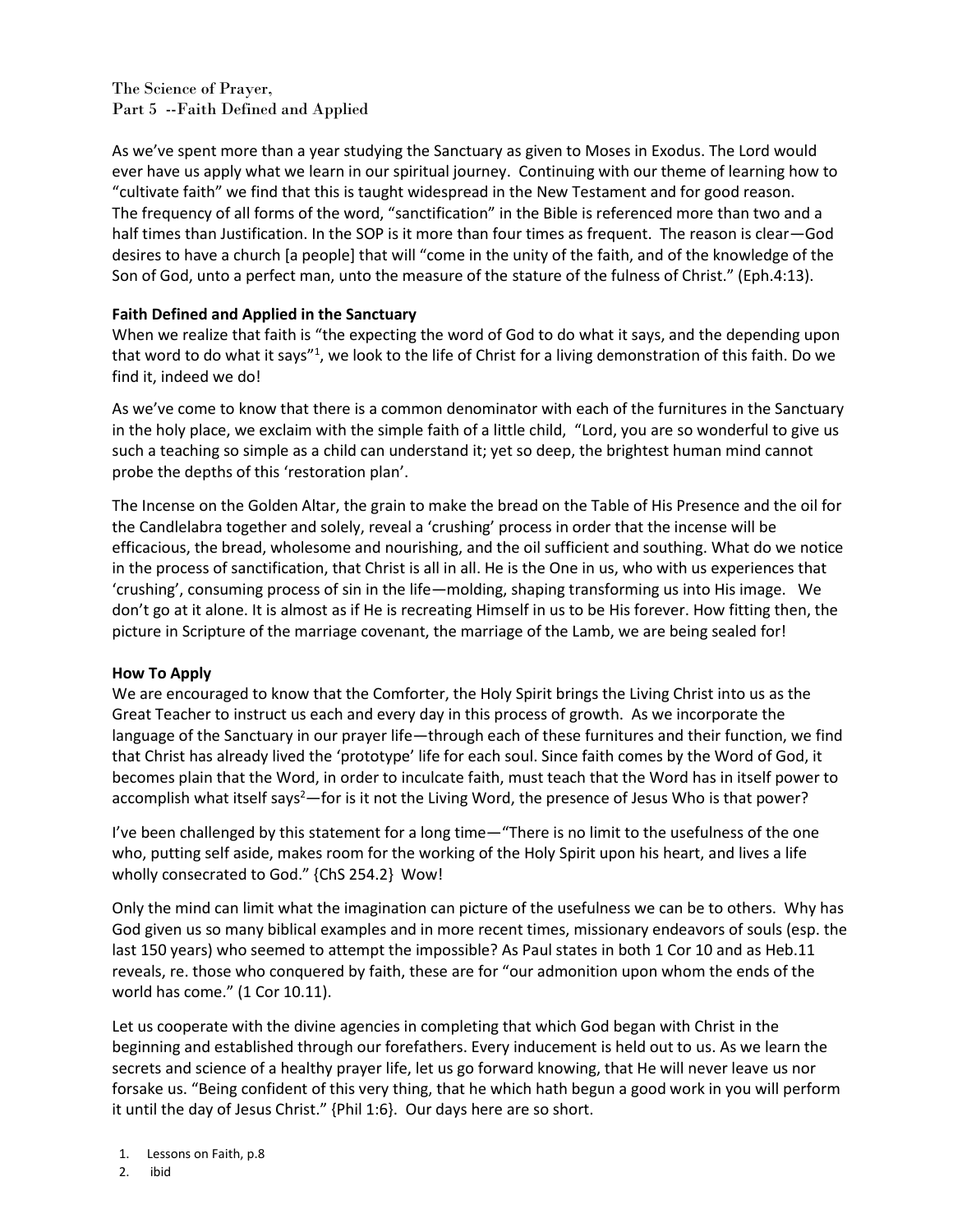The Science of Prayer, Part 6 --Fervent Agonizing Prayer

Through the course of this 'prayer study' we have come to realize several important elements of prayer.

- $\triangleright$  We come to God in prayer offering Him nothing, but sinful polluted hearts.
- $\triangleright$  We are recipients at the foot stool of mercy.
- $\triangleright$  Becoming a disciple begins in one's prayer closet in humility and lowliness.
- $\triangleright$  Engaging in the true spirit of prayer involves—perseverance and faith.
- $\triangleright$  The strength of Christ was in prayer, "importunate prayer" which revealed strong confidence in His Father.
- $\triangleright$  Learning how to cultivate faith—the most essential knowledge.

#### **Earnest Prayer**

A couple weeks ago, in Part 4, we came across a Review and Herald statement that said, fleeing to the word of God and earnest prayer is necessary to avoid a vacillating experience. SOP uses earnest prayer and 'agonizing' prayer interchangeably. So, what is "agonizing prayer"?

*There is need of prayer,--most earnest, fervent, agonizing prayer,--such prayer as David offered when he exclaimed: "As the hart panteth after the water brooks, so panteth my soul after Thee, O God." "I have longed after Thy precepts;" "I have longed for Thy salvation." "My soul longeth, yea, even fainteth for the courts of the Lord: my heart and my flesh crieth out for the living God."…This is the spirit of wrestling prayer, such as was possessed by the royal psalmist. {4T 534.2}* 

She goes on to say that agonizing prayer "avails much" {2SG 257}; the Bible should be studied with agonizing prayer {GC 524}; we should brace ourselves to do our duty by agonizing prayer {CH 586}; in time of trial the Christian should be given to agonizing prayer {MYP 26}; that we should commit our case to God with agonizing prayer {TM 315} and that such prayer can even deliver souls ensnared by spiritualism {GC 558}.

If there is one thing we need each to be more engaged in it is this type of prayer. Oh, how few know by experience this type of prayer. The Son of God engaged in this nightly, should not we as we near the close of this world's history? Remember, to include your praises to God with thanksgiving in your agonized, heartfelt prayers. Wait on the Lord, trust Him and at times be silent, listening to His voice.

#### **Why is there not more faith and power in Israel?**

 *"I asked the angel why there was no more faith and power in Israel. He said, "Ye let go of the arm of the Lord too soon. Press your petitions to the throne, and hold on by strong faith. The promises are sure. Believe ye receive the things ye ask for, and ye shall have them." I was then pointed to Elijah. He was subject to like passions as we are, and he prayed earnestly. His faith endured the trial. Seven times he prayed before the Lord, and at last the cloud was seen. I saw that we had doubted the sure promises, and wounded the Saviour by our lack of faith. Said the angel, "Gird the armor about thee, and above all take the shield of faith; for that will guard the heart, the very life, from the fiery darts of the wicked."" {EW 73.2}*

*Lastly, Each day remember your three steps to victory: 1) Come to the foot of the Cross and claim all the benefits of the atoning death of Jesus for yourself. 2) Put on the mind of Christ, which is not attracted to sin, but to holiness and 3) Get into the habit of acting upon the new thoughts, feelings and motives that the Holy Spirit brings into you with the mind of Jesus.*

Soldiers of Christ arise. We have our marching orders…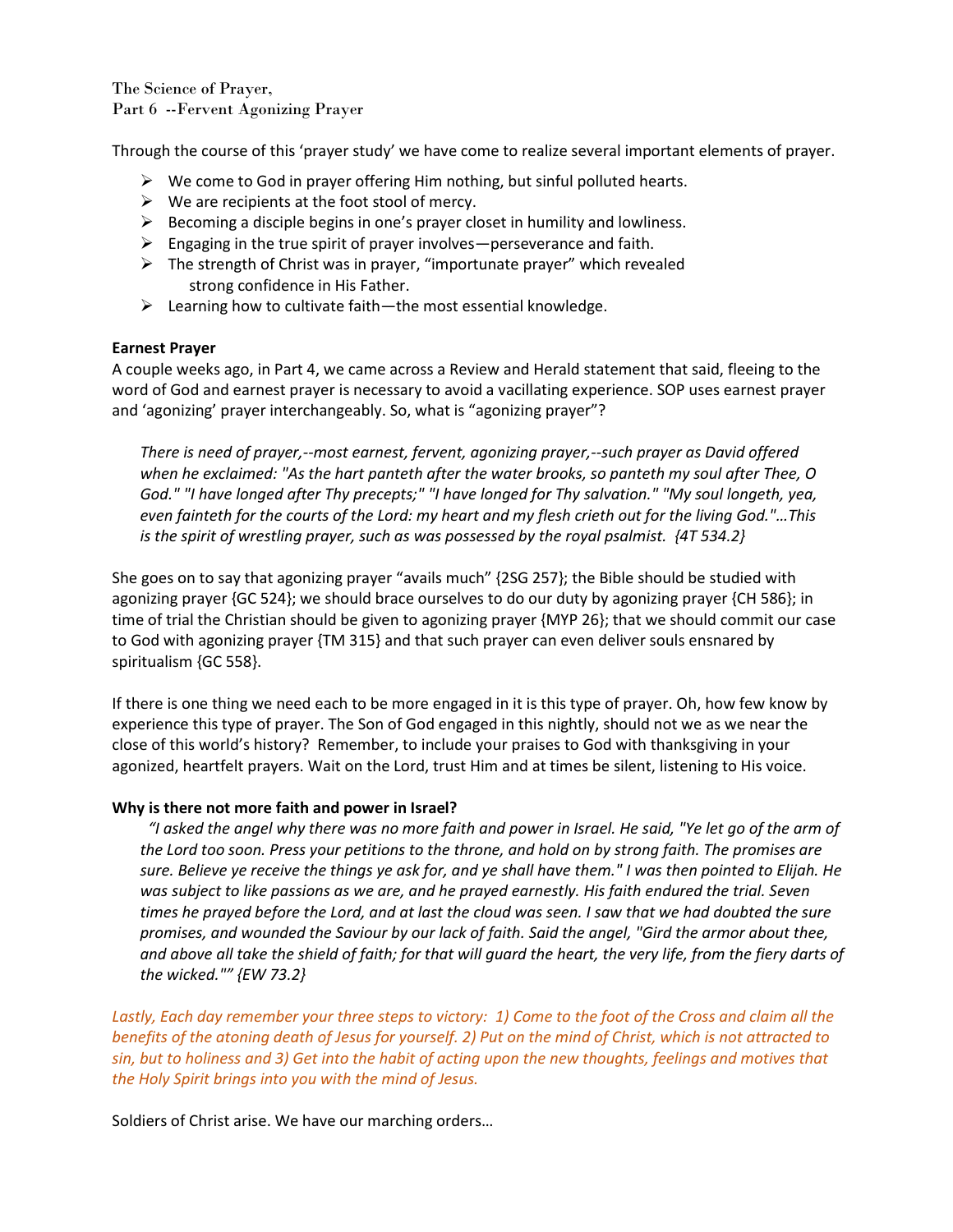The Science of Faith Part 7 –Appropriating Faith

Over the course of the Science of Prayer study, we have seen the importance of "exercising faith". This is such an important aspect to our spiritual growth and prayer life, that we will spend the next several weeks pursuing this theme. This week we will look at the life of Moses and how he appropriated faith.

# **Appropriating Faith**

*Moses had a deep sense of the personal presence of God. He was not only looking down through the ages*  for Christ to be made manifest in the flesh, but he saw Christ in a special manner accompanying the children *of Israel in all their travels. God was real to him, ever present in his thoughts. When misunderstood, when called upon to face danger and to bear insult for Christ's sake, he endured without retaliation. Moses believed in God as one whom he needed and who would help him because of his need. God was to him a present help.* 

*Much of the faith which we see is merely nominal; the real, trusting, persevering faith is rare. Moses realized in his own experience the promise that God will be a rewarder to those who diligently seek Him. He had respect unto the recompense of the reward. Here is another point in regard to faith which we wish to study; God will reward the man of faith and obedience. If this faith is brought into the life experience, it will enable everyone who fears and loves God to endure trials. Moses was full of confidence in God because he had appropriating faith. He needed help, and he prayed for it, grasped it by faith, and wove into his experience the belief that God cared for him.* {CC 85.2-3}

## Salvation—Entering into Life

God would have us enter into salvation here and now. This occurs when we enter into the life of Christ. Being saved means *transformed* restored to righteousness—given the kind of life that can actually endure living. One passage of Scripture that brings this out clearly is found in Ephesians 3, vss. 16-19. What an incredible passage this is:

So that He would grant you, according to the riches of His glory, to be strengthened with might by His Spirit in the inner man, so that Christ may dwell in your hearts through faith; and that you, being rooted and grounded in love, ay be able to comprehend with all the saints what is the breadth and length and height and depth, and to know the love of Christ which surpasses knowledge, that you may be filled up to all the fullness of God.

Just meditate on this for a while. Wow! God is offering me the fullness, the fullness of Himself--His holiness, His forgiveness, His compassion, His patience, His goodness. It is God's own glory and character –in us. You'll think the highest thoughts, the deepest feelings and you'll have the most profound love.

And when Christ is in you, the Bible says you can consider yourself "dead to sin but alive to God." Romans 6:11. That's the toughest thing in the world to choose to believe when the evidence points to the contrary. Because, whether we like it or not, we do feel sin within us pulling us a certain way. Can we all say that this is a true statement? We will feel the pull of sin within us until the Lord comes. This was Paul's struggle in Romans 7:9-13.

If we would experience that "real, trusting, persevering faith" Moses experienced. We must consider (believe) in the here and now to be "dead indeed into sin", but alive unto God by the living faith of Jesus. This is what a daily baptism is all about—coming to the cross daily and claiming His atoning death as yours. It is only then that we can receive His overcoming life.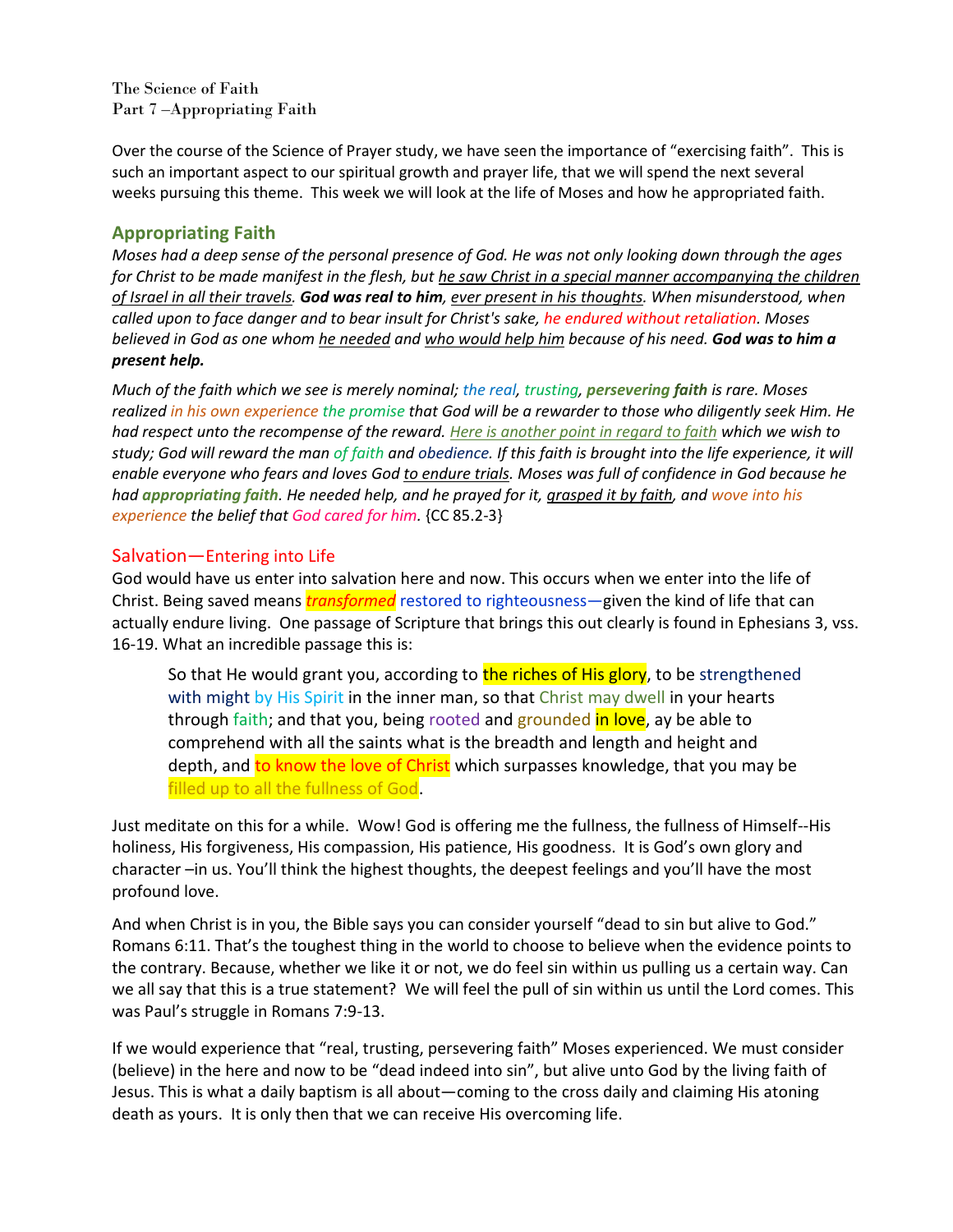The Science of Faith Part 8 –Appropriating Faith 2

An area we cannot neglect is to Behold the Lamb of God on a consistent basis. The next segment on "appropriating faith" is by beholding the perfect Man. {John1:29 and 1 John 3:1)

# **Appropriating Faith/ Beholding Christ**

Look, O look to Jesus and live! You cannot but be charmed with the matchless attractions of the Son of *God. Christ was God manifest in the flesh, the mystery hidden for ages, and in our acceptance or rejection of the Saviour of the world are involved eternal interests.* 

 *To save the transgressor of God's law, Christ, the one equal with the Father, came to live heaven before men, that they might learn to know what it is to have heaven in the heart. He illustrated what man must be to be worthy of the precious boon of the life that measures with the life of God.* 

 *The life of Christ was a life charged with a divine message of the love of God, and He longed intensely to impart this love to others in rich measure. {FE 179.2}* 

At the condemnation of Jesus in Pilate's hall, Pilate told all to "Behold Him" who wanted his condemnation and death. Why? A great description is given in the middle paragraph of DA (p.735.4) indicating why. Add to that this beautiful statement in Review and Herald.

*The condescension of Christ in behalf of men was a marvel to the angels. Redemption through Christ was to them a mystery of love and wisdom, and it absorbed their interest even more than had the work of creation. Such love amazed and enraptured them. It was so ardent, so matchless, so devoid of selfishness, they could not comprehend it. The creation of man in the beginning, the formation of the heavens and the earth, the beauty and glory with*  which the Creator had clothed all nature, had called forth the wonder and admiration of the universe of heaven, *their reverence and love. But this condescension of their Commander in exchanging a throne for a manger in Bethlehem, and subjecting himself in mockery and insult, poverty and a felon's death, called forth from the shining hosts of heaven the highest adoration and the deepest joy. Their joy and praise burst forth, at the announcement*  to the shepherds on the hills of Bethlehem, in the song, "Glory to God in the highest, and on earth peace, good will *toward men." {RH, July 15, 1909 par. 3}* 

## Joining the Body of Christ

We receive peace from God because of the established fact that I "have been justified," so I'm now able to be truthful, open, and honest. It's *because* God is generous with us in the condition we're in—this hopeless, helpless, ungodly condition—that we're enabled to be truthful.

And Christ is offering to come in, through the Spirit, and bring changes from the inside out. He's not offering improved performance. He's offering to actually come in and indwell us. One thing I love about God is His ability to incarnate Himself in human flesh. Whenever He visits earth, He always takes on human flesh.

When believers truly enter into faith, they are then filled with a desire to declare this reality. This is what baptism is all about—a public declaration that you are connecting with the body of Christ to become a functioning part of it. God's response to baptism as always been the anointing of the Spirit.

So, when God anoints us through His Spirit it is to activate us for service. These gifts given to men are outlined in 1 Corinthians 12. This is when real growth occurs.

If we really believe we are living in the last days and God needs a united people, we will certainly seek Him for that anointing daily and look to use the gifts He has given us to bless the body. Next week we will study the radical change that comes as we continue to behold the Lamb of God.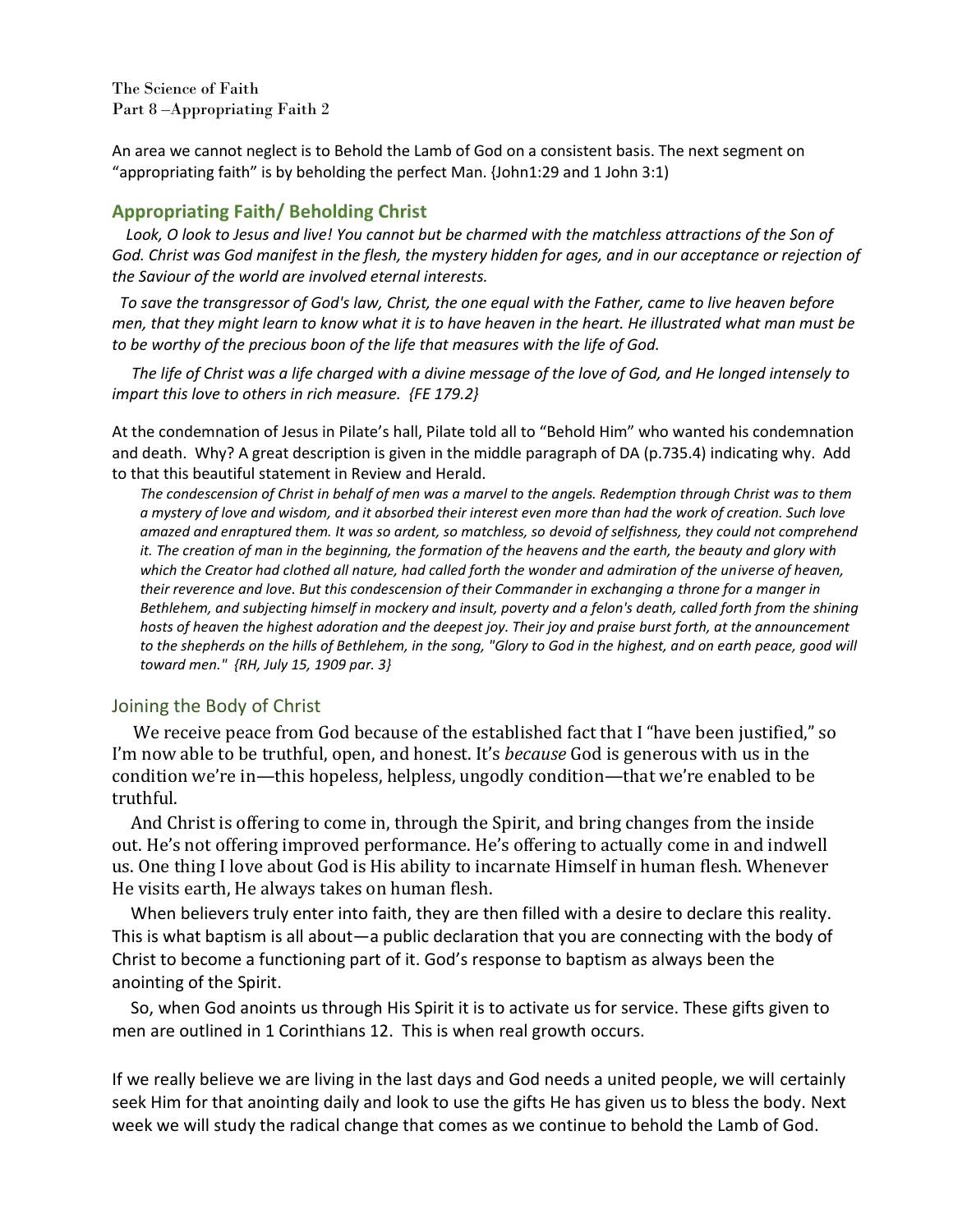The Science of Faith Part 9 –Appropriating Faith 3

We must always keep in mind that everything which comes to us is "supplied to man through the One unspeakable Gift." (8T 287)

The life of Christ is given only to those of us who, by faith, take hold of God's love gift to them in the sacrificial offering of His Son. As we do, God promises to abide in us are fulfilled. One of the most effective ways this happens is by giving God permission.

# **Appropriating Faith/ The 'Let' Principle**

How many Scriptures are recorded in God's book utilizing the "Let" principle. Here are a few in the book of Psalms.

*Ps. 5:11 - But let all those that put their trust in thee rejoice: let them ever shout for joy, because thou defendest them: let them also that love thy name be joyful in thee.* 

*Ps. 25:21 - Let integrity and uprightness preserve me; for I wait on thee.* 

*Ps.34:3 - O magnify the LORD with me, and let us exalt his name together.* 

*Ps.35:27 - Let them shout for joy, and be glad, that favour my righteous cause: yea, let them say continually, Let the LORD be magnified, which hath pleasure in the prosperity of his servant.* 

There are many in the New Testament as well that are recorded for our admonition. As we 'let' the Holy Spirit bring the mind of Jesus into us throughout the day, we are transformed into His image.

We can pray this way even in regards to our children. This can be effective even in crisis praying for them and for others. We can say in essence, "Father, I'd like You to really bring crisis into the life of this person, but I'm going to trust You with the level of the crisis, because You know what they need better than I do. Remember, God is much more interested in the growth of our children than we are, because He wants the privilege of having them with Him throughout eternity. And He knows, much better than we do, what it means to live in the presence of a holy God.

God is not planning to take the seed of sin and rebellion back into His kingdom, and if its' in me, I'm not going to be there. This wouldn't be because He doesn't love me. It would be an evidence that I refused Him *permission* to root sin and selfishness out of me, due to how painful that experience is.

Appropriating Faith also involves action. Notice this beautiful statement how we can bless others:

*Those who go into the byways and hedges will find others of a widely different character, who need their ministry. There are those who are living up to all the light they have, and are serving God the best they know how. But they realize that there is a great work to be done for themselves and for those about them. They are longing for an increased knowledge of God, but they have only begun to see the glimmering of greater light. They are praying with tears that God will send them the blessing which by faith they discern afar off… Many of them are in very humble circumstances, and because of this they are unnoticed by the world. There are many of whom ministers and churches know nothing. But in lowly, miserable places they are the Lord's witnesses. They may have had little light and few opportunities for Christian training, but in the midst of nakedness, hunger, and cold they are seeking to minister to others. Let the stewards of the manifold grace of God seek out these souls, visit their homes, and through the power of the Holy Spirit minister to their needs. Study the Bible with them and pray with them with that simplicity which the Holy Spirit inspires. Christ will give His servants a message that will be as the bread of heaven to the soul. The precious blessing will be carried from heart to heart, from family to family. {COL 234.2}* 

More on the subject of appropriating faith next time.